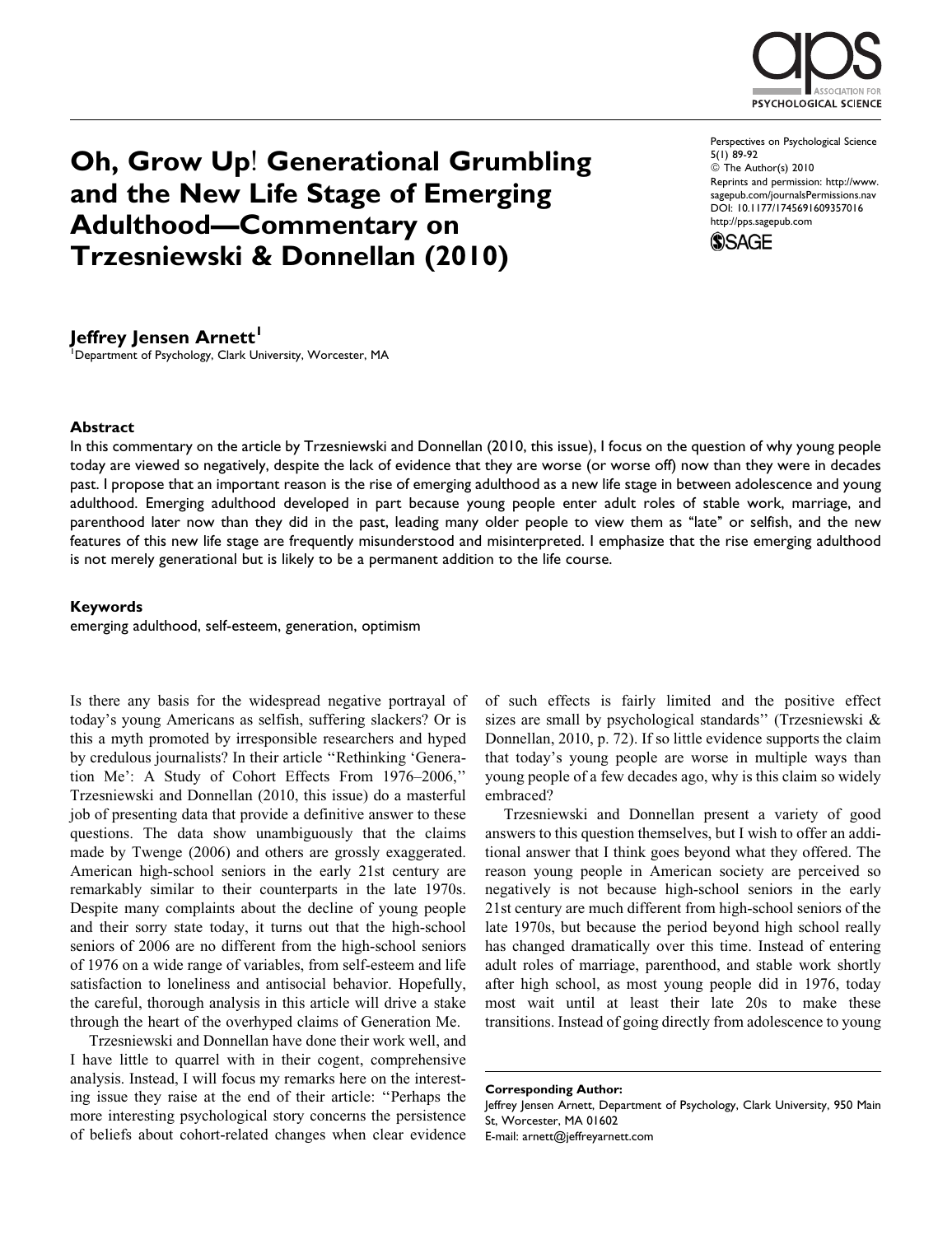adulthood, most now experience a new life stage, emerging adulthood, from their late teens to at least their mid-20s (Arnett, 2000, 2004; Arnett & Tanner, 2006).

Why would the rise of emerging adulthood as a normative life stage provoke grumbling about young people in this age period? I believe there are four main reasons: (a) the later entrance into adult roles by today's emerging adults is misinterpreted by older adults as selfishness, (b) the identity explorations of emerging adulthood are misinterpreted as widespread suffering, (c) the search by emerging adults for identitybased work leads older adults to see them as slackers uninterested in ''real'' work, and (d) their high hopes for their lives are misinterpreted by others as grandiosity. Here I will explain why each of these beliefs about emerging adults is mistaken.

## Selfish or Self-Focused?

Changes in the timing of entering adult roles have been rapid and dramatic over the past three decades. In 1976, the year Trzesniewski and Donnellan begin their analysis, the median marriage age in the United States was between 22 and 23 years old (Arnett, 2004). By 2006, the last year in their analysis, the median marriage age had risen to nearly 27 (U.S. Bureau of the Census, 2007), an increase of more than 4 years in just three decades. College participation also rose, especially for women. From 1976 to 2006, the number of young women entering college after high school doubled, and by 2006 two thirds of women entered college after high school and 57% of American undergraduates were female (National Center for Education Statistics, 2007). College participation among young men also rose during this interval, although less dramatically.

One consequence of these changes, lightning fast in historical terms, was the opening up of the new life stage of emerging adulthood between adolescence and young adulthood (Arnett, 2004). The rise of this new life stage has taken place so quickly that many people find it disconcerting, which causes them to view emerging adults negatively. The parents and grandparents of today's emerging adults may be tempted to apply the norms of their time to their progeny. ''By the time I was 23,'' they may think, ''I was married, had a child on the way, and had been working in a stable job for 5 years. Yet these kids are around that age now and seem nowhere near any of those transitions. What's wrong with them? Why are they so selfish?''

But seeing them as selfish is a consequence of applying obsolete norms to the present and of an unjustifiably negative view of the characteristics of the new life stage of emerging adulthood (Arnett, 2007). One of the features I have proposed as developmentally distinctive about emerging adulthood is the self-focused age, meaning that is the time of life in which there is the least social control from binding relationships and the greatest scope for making independent decisions (Arnett, 2004). But this does not mean they are selfish. On the contrary, they tend to be considerably less egocentric than adolescents and much better at taking others' perspective, most notably their parents' (Aquilino, 2006). They are self-focused during emerging adulthood because they are immersed in their identity

explorations and on building the skills they will need for adult life. Also, they realize—wisely—that they have freedom for self-directed action in their 20s that they never had as children or adolescents and that they will probably never have again in adulthood. They neither expect nor desire to be self-focused forever, and the great majority have entered adult commitments of long-term work, marriage or other partnership, and parenthood by age 30 (Arnett, 2004).

## Suffering or Identity Explorations?

The second reason for the negative view of emerging adults is that their identity explorations may be interpreted as suffering (Arnett, 2007). Identity issues may once have been the primary developmental challenge of adolescence, as Erikson (1950) proposed over a half century ago. However, in the early 21st century, it is during emerging adulthood, not adolescence, that most young people in industrialized countries explore the options available to them in love and work and move toward making enduring choices (Arnett, 2004). Identity explorations can be exciting and fun, but they can also be disorienting and confusing and are sometimes seen as suffering rather than as a normal part of the identity challenges of the age. This is true not only among older adults, but even among some emerging adults themselves, as the popularity of the ''quarterlife crisis'' idea attests (Robbins & Wilner, 2001).

However, it is notable that numerous studies find that wellbeing, self-esteem, and life satisfaction all rise steadily over the course of emerging adulthood for most people (Galambos, Barker, & Krahn, 2006; Schulenberg & Zarrett, 2006). For a small proportion of emerging adults, serious psychopathology such as major depression increases in the 20s (Tanner et al., 2007), but most people appear to experience the identity challenges of the age as more exhilarating than onerous.

## Slackers or Seekers of Identity-Based Work?

A third reason for the negative view of emerging adults is their high expectations for work. They expect work to be not just a job but an adventure, not just a way to put bread on the table and a roof over their heads but a venue for self-development and self-expression. In short, they expect their work to be identity-based and something that provides a satisfying fit with their assessment of their talents and interests (Arnett, 2004).

How dare they! This seems to be the reaction of many employers and other adults to emerging adults' aspirations. Don't they know that work is supposed to be drudgery, something that employees are supposed to submit to at the behest of employers, preferably while keeping their mouths shut? Evidently, however, emerging adults appear not to have received that memo. Having grown up in a time of great affluence and economic vitality, today's emerging adults expect work to be enjoyable, and if the job they have fails to please them, they move on before long, unencumbered as they are by the responsibilities of providing for anyone but themselves. Perhaps this is indeed selfish of them, but it could also be seen as a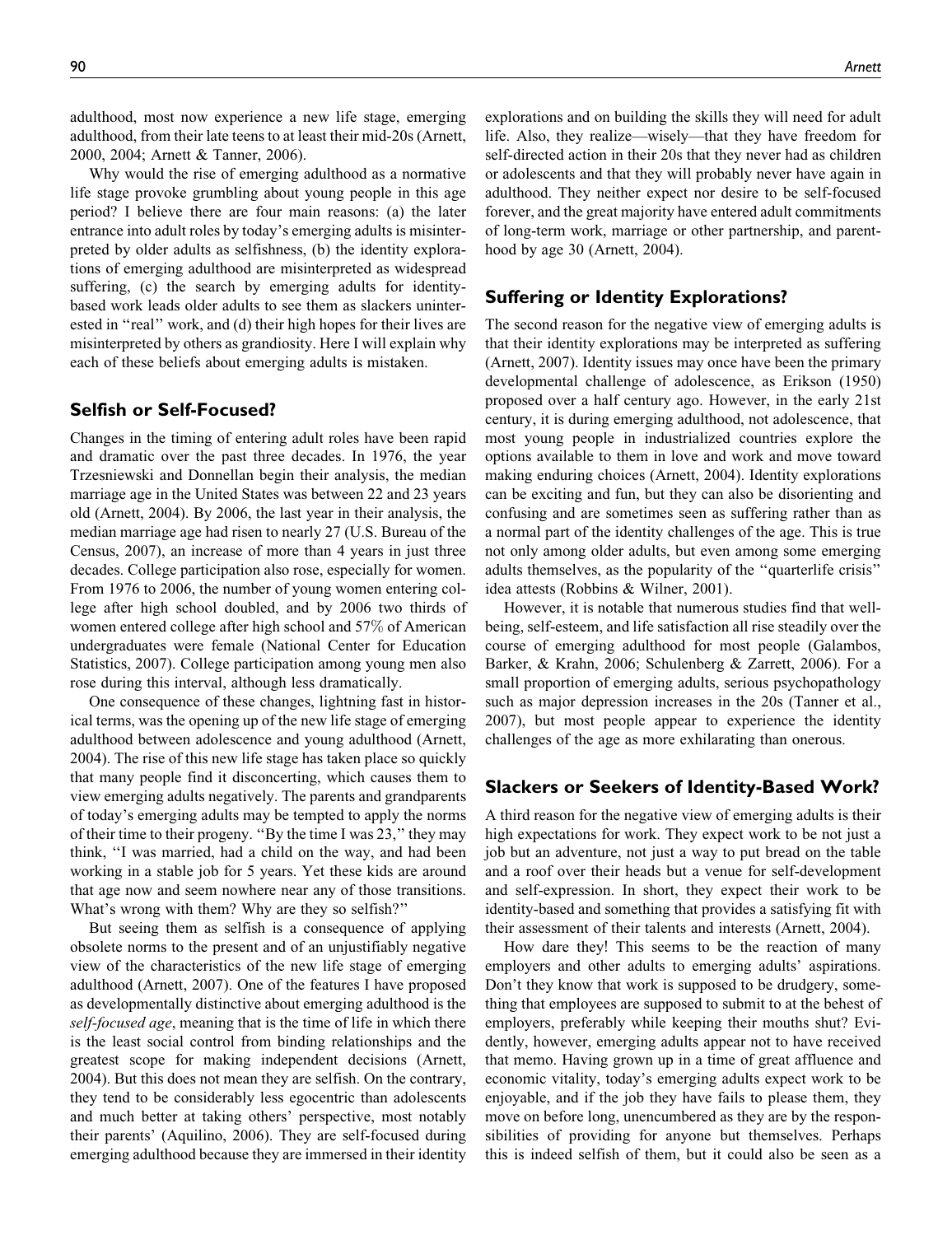long-overdue assertion of the interests of employees against the interests of employers.

## Grandiosity or Youthful Optimism?

Finally, one other reason for negative views of today's emerging adults is their high hopes for the future or what Twenge (2006) calls their ''narcissism.'' I have found that high hopes in emerging adulthood are remarkably widespread (Arnett, 2000, 2004). Across ethnic groups and social classes, American emerging adults almost universally believe that eventually life will be kind to them. Even if life is not going so well right now—and often it is not, what with job changes, love upheavals, and financial difficulties—eventually all will be well. Everyone will find a job that provides a satisfying identity fit, pays well, and maybe even does some good in the world. Everyone will eventually find not just a mere flesh and blood marriage partner but a ''soul mate.''

Is this a new narcissism, or just the enduring hopefulness of youth, who have not yet had their dreams tested in the fires of reality? Trzesniewski and Donnellan find no evidence that self-assessments of intellectual abilities relative to peers have changed over the past 30 years. They did find that expectations for educational attainment have increased, but—and this is my one criticism of their article—they are too quick to concede that today's American high-school seniors ''have higher and perhaps unrealistic expectations for their future'' (p. 68). Actually, the high-school seniors' expectations are not unrealistic but a recognition of the fact that as a group they will certainly have higher educational attainment than their peers did 30 years ago. Furthermore, as Trzesniewski and Donnellan note later in their article, it is in fact highly realistic of them to recognize the changes in the American economy over the past 30 years from manufacturing to information and technology. It would, in fact, be dangerously unrealistic not to respond to the increasing economic reward for obtaining postsecondary education and the increasing penalty for failing to do so (Hamilton & Hamilton, 2006).

Emerging adults today have high hopes, but it is hard to see why they should be denigrated for that. Few aspire to be professional sports heroes, musical superstars, or Hollywood icons, as adolescents often do. Their dreams are simpler: just the right job, and just the right love partner, and enough money to live well. Even as they strive for these simple dreams, they stay connected to the real options their lives present. I have found that, as they approach 30, they adjust their dreams without trauma to the exigencies of reality (Arnett, 2004).

## Conclusion: Not A Generation, but A New Life Stage

In sum, the widespread negative portrayals of today's generation of young Americans are not based on trustworthy evidence that they actually are worse than the young Americans of 30 years ago. Instead, the main resason for portraying them

negatively is that the life stage of emerging adulthood has grown up in between adolescence and young adulthood so rapidly that many people still not have adjusted their expectations to the new norm.

With the passage of years, it may be that emerging adulthood will come to be expected as a normative life stage, especially as more people who have experienced emerging adulthood become parents and grandparents themselves. Perhaps emerging adulthood will even come to be widely valued for the possibilities it offers for identity explorations in pursuit of ideals in love and work.

What seems certain is that emerging adulthood is not merely a generational phenomenon that will be gone in another 20 or 30 years, but a new life stage that will be normative in industrialized societies for the foreseeable future and increasingly in developing countries as well (Arnett, 2002). Widespread postsecondary education, marriage and parenthood in late 20s or beyond, the search for a soul mate and identity-based work none of these are likely to be reversed in the decades to come. Generations—and glib generational generalizations—may come and go, but emerging adulthood is here to stay.

## Declaration of Conflicting Interests

The authors declared that they had no conflicts of interests with respect to their authorship or the publication of this article.

#### **References**

- Aquilino, W.S. (2006). Family relationships and support systems in emerging adulthood. In J.J. Arnett & J.L. Tanner (Eds.), *Emerging* adults in America: Coming of age in the 21st century (pp. 193– 218). Washington, DC: American Psychological Association.
- Arnett, J.J. (2000). High hopes in a grim world: Emerging adults' views of their futures and of ''Generation X.'' Youth & Society, 31, 267–286.
- Arnett, J.J. (2002). The psychology of globalization. American Psychologist, 57, 774–783.
- Arnett, J.J. (2004). Emerging adulthood: The winding road from the late teens through the twenties. New York: Oxford University Press.
- Arnett, J.J. (2007). Suffering, selfish, slackers? Myth and reality on emerging adults. Journal of Youth & Adolescence, 36, 23-29.
- Arnett, J.J., & Tanner, J.L. (Eds.). (2006). Emerging adults in America: Coming of age in the 21st century. Washington, DC: American Psychological Association.
- Erikson, E.H. (1950). Childhood and society. New York: Norton.
- Galambos, N.L., Barker, E.T., & Krahn, H.J. (2006). Depression, anger, and self-esteem in emerging adulthood: Seven-year trajectories. Developmental Psychology, 42, 350–365.
- Hamilton, S., & Hamilton, M.A. (2006). School, work, and emerging adulthood. In J.J. Arnett & J.L. Tanner (Eds.), Emerging adults in America: Coming of age in the 21st century (pp. 257–277). Washington, DC: American Psychological Association.
- National Center for Education Statistics. (2007). The condition of education. Washington, DC: U.S. Department of Education.
- Robbins, A., & Wilner, A. (2001). Quarterlife crisis: The unique challenges of life in your twenties. New York: Tarcher/Putnam.